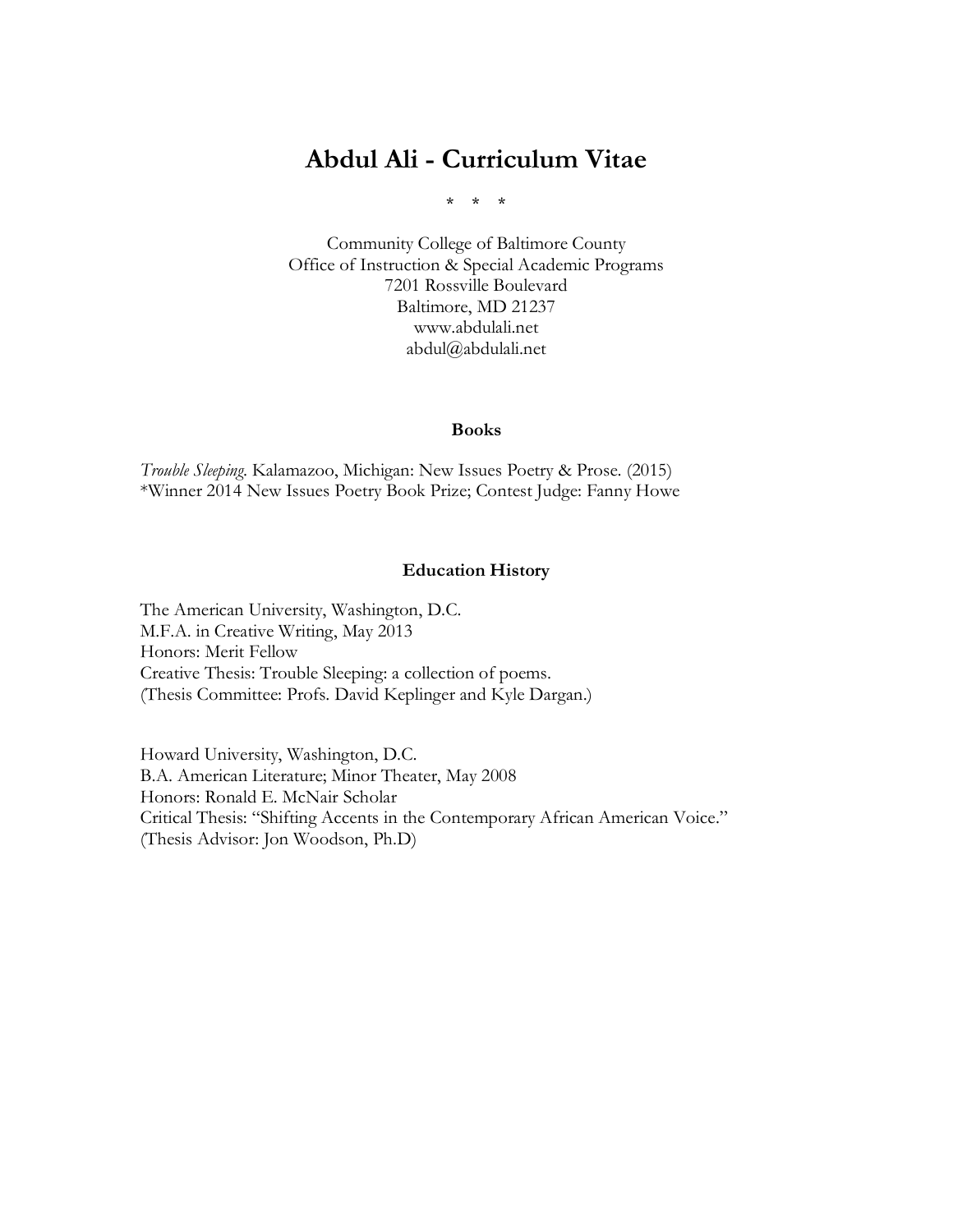## **Administration/ Teaching Appointments**

Community College of Baltimore County- Baltimore, MD Honors Program + Andrew Mellon Foundation Program Coordinator April 2019- Present

Howard University- Washington, D.C Full-time Lecturer, First-Year Writing Program Fall 2017- Present

Maryland Institute College of Art (MICA)- Baltimore, MD (Adjunct) Lecturer- Creative Writing Fall 2018-Present

The Johns Hopkins University- Washington, D.C. Campus Lecturer, Graduate Writing Program Summer 2017

The Writer's Center- Bethesda, MD Poetry Workshop Instructor, Spring 2017

The Bryn Mawr School- Baltimore, MD Upper School English Teacher, Fall 2015- Spring 2017

Towson University- Baltimore, MD Full-time Lecturer, College of Liberal Arts, Fall 2014- Spring 2015 Courses Teaching: First-Year Composition and Business Writing

Goucher College- Baltimore, MD Part-time Lecturer, College Writing Program, Fall 2013- Spring 2014 Courses Taught: Developmental Writing, Intro to College Writing

Montgomery College- Rockville, MD Campus Part-time Lecturer, English Department, Fall 2013- Spring 2014 Course Taught: Intro to College Writing, Intro to Critical Reading, Writing, and Research, Writing for Business

Montgomery College Writing Center Faculty Tutor, 2013- Spring 2014

Howard University Creative Writing Instructor, Summer 2013 Courses Taught: Multi-Genre Creative Writing Workshop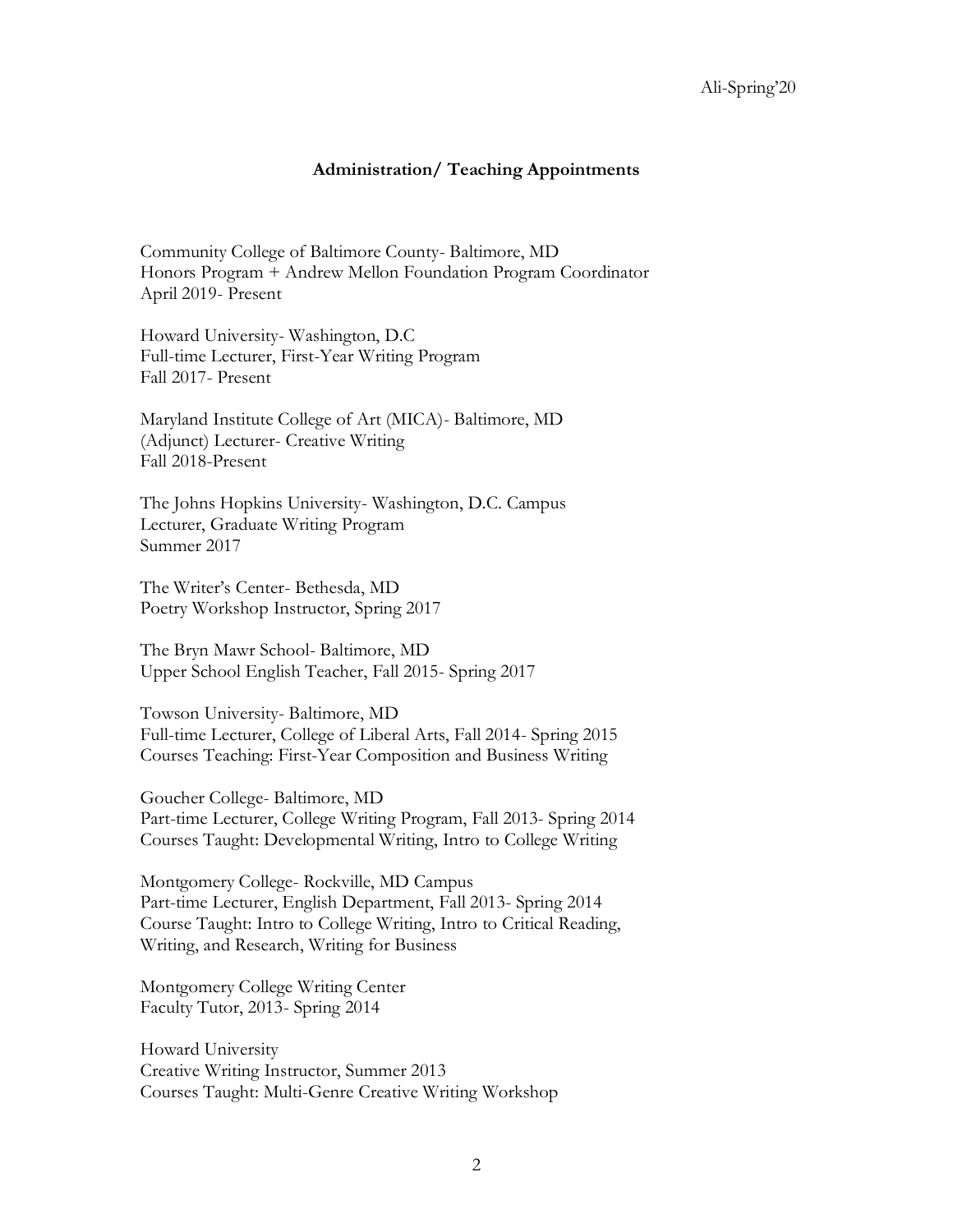District of Columbia Public School (DCPS) Substitute Teacher, 2012-2013

Arlington Public Schools Poet-in-Residence, Workshop Facilitator: 2009-2012

Independent Expository Writing Tutor: 2005-08

#### **Visiting Poet Residencies**

Poetry Faculty. Mariposa Poetry Retreat. Waynesboro, PA. October 2017 Poetry Mentor. The Loft Literary Center. Minneapolis, MN. June 2017 Poetry Residency. Dickinson College. Carlise, PA. April 2016 Poetry Master Class. YoungArts. Miami, Fl. March 2016

## **Invited Guest Lectures/ Workshops**

Writing Through Madness. The Writer's Center. January 2020.

Why Poetry Matters. University of MD-College Park. March 2019

Poetry as Cinema: A Craft Talk. New York University. February 2018.

"Using Photography in your Poetry." Goucher College, Fall 2013 Introduction to Poetry Workshop, Professor Johnny Turtle.

"How to Pitch to Editors." Johns Hopkins University, Fall 2013 Creative Nonfiction Workshop, Professor Marita Golden.

#### **Professional Experience**

Best of American Poetry Blog. Contributor, 2017-2018

Folio Literary Journal at American University in Washington, D.C Editor-in-Chief, former Poetry Editor: Fall 2010- Spring 2013

Visiting Writer Series at American University, Washington, D.C.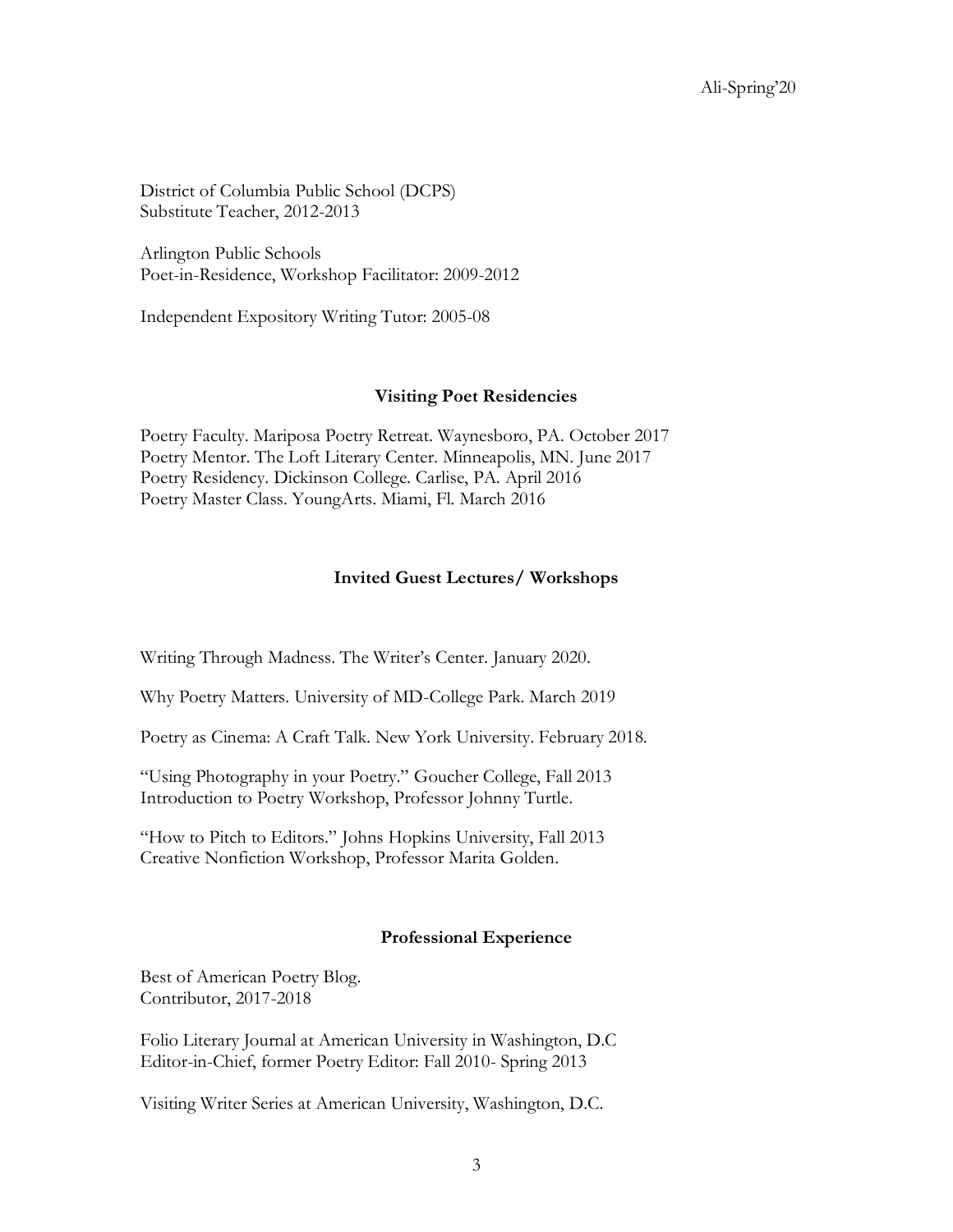Graduate Student Coordinator: Fall 2010-Spring 2012

Split This Rock Poetry Festival in Washington, D.C. Program Associate. Fall 2009 - Spring 2010

National Public Radio in Washington, D.C., Producer (Temporary): 2009-10, Talk of the Nation

WPFW Pacifica Radio in Washington, D.C., Host & Executive Producer; Poet's Corner: 2008-2010

## **Academic Service**

Grievance Committee, Faculty Senate Community College of Baltimore County, 2019-Present

Presidential Distinguished African American Lecture Selection Committee Community College of Baltimore County, 2019-Present

Writing Program Assessment Committee Howard University, 2017-Present

Personal Pathways Committee The Bryn Mawr School, 2015-16

Sophomore Advisor The Bryn Mawr School, 2015-16

First Year Advisor (FYE) Towson University, Spring 2015

Faculty Reader, Verge Literary Journal Goucher College, Spring 2014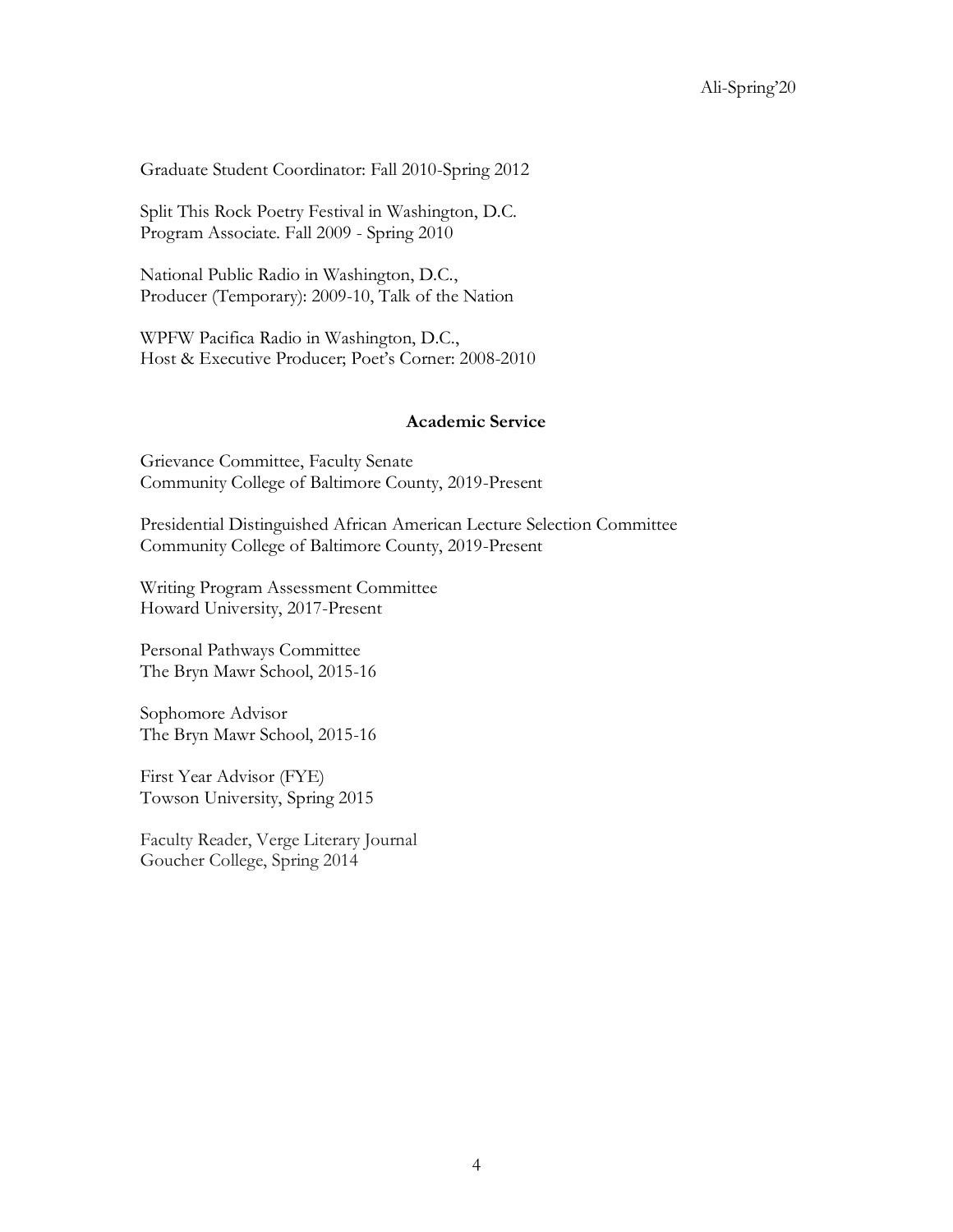## **Selected Publications**

Selected Publications (Nonfiction/Journalism/ Feature Stories)

[Drama Queen: After 21 Years, This Actress is Enjoying a" Season of Firsts."](https://www.washingtonpost.com/lifestyle/magazine/after-21-years-this-dc-actress-is-enjoying-a-season-of-firsts/2016/04/13/034acc0a-e5dc-11e5-b0fd-073d5930a7b7_story.html) Published in Washington Post Magazine, April 2016.

"[The Woman Civil Rights Leaders Threw Under a Bus](http://www.theroot.com/articles/history/2014/02/claudette_colvin_a_forgotten_civil_rights_hero.html)." Published on The Root, February 2014.

"[How Washington, D.C., Turned Its Back on Go-Go, the Music It Invented](http://www.theatlantic.com/entertainment/archive/2012/07/how-washington-dc-turned-its-back-on-go-go-the-music-it-invented/259147/)." Published in The Atlantic, July 2012.

"The Wide World of Art." Arts Feature published in The Crisis, Spring/Summer 2012.

"[There Goes the Neighborhood: Why Clybourne P](http://www.washingtoncitypaper.com/blogs/artsdesk/theater/2011/08/03/there-goes-the-neighborhood-why-clybourne-park-doesn%E2%80%99t-do-right-by-its-inspiration/)ark Doesn't Do Right by Its Inspiration." Published in Washington City Paper, August 2011.

"[Beats, Rhymes & Life](http://thegrio.com/2011/07/15/a-tribe-called-quest-documentary-review/)." Review published on The Grio, July 2011.

## **Interviews**

"A Conversation with Victor LaValle: An Interview" Wasafarii. London, UK. Issue 76, Fall 2013.

"How I Learned to Walk Through Any Door in the House": A Conversation with Evie Shockley published Folio, May 2013.

["This is the Time for Poetry: A Conversation with Alice Walker"](http://www.theatlantic.com/entertainment/archive/2012/03/this-is-the-time-for-poetry-a-conversation-with-alice-walker/254744/) published in The Atlantic, March 2012.

## **Selected Poetry Publications**

"Holy"; "Passing (or Notes Towards a Manifesto)"; "Elegy." Poetry Foundation. April 2017

Three Poems. Public Pool. Spring 2017

"Imitation of Life" and "And I Think to Myself/ What a Wonderful…" The Journal. Winter 2017

"Carl's Barbershop" Plume. Winter 2017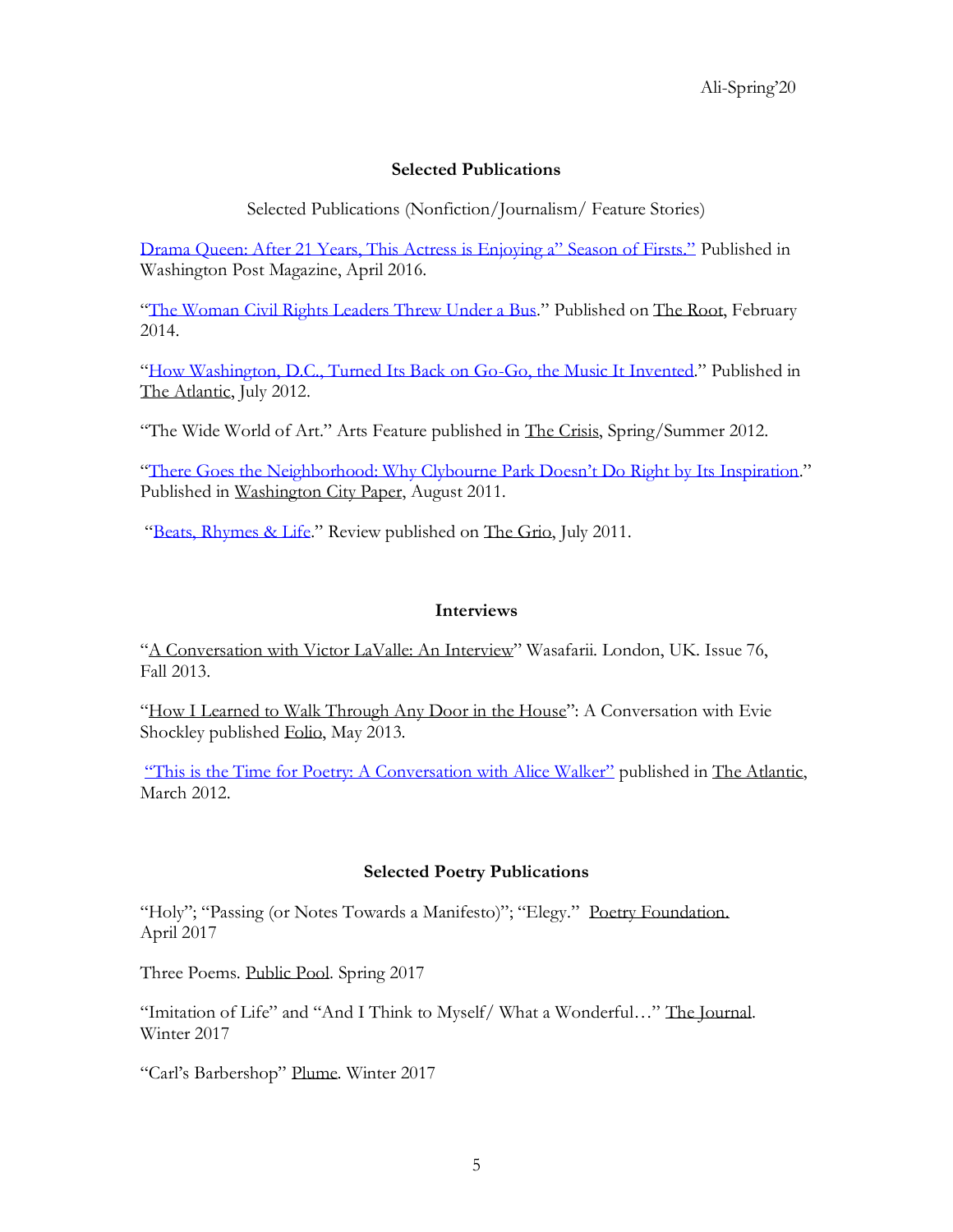"On Meeting Robert Hayden in a Dream." The Journal of Baha'i Studies. Fall 2015

Portfolio introduced by Grace Cavalieri. Poet Lore Fall 2015

Two poems, "Things are Gonna Get Easier" & "This is Just to Say" published in Lo-Ball #4. 2012

"I Don't Think for a Second That We Won't Survive This" published in A Gathering of the Tribes, Issue #13, 2011

"The Subway Men" & "Burying the N-Word" published in Gargoyle #56, 2010

"First Workshop" published in New Contrasts. Volume 38, Number 2. Winter 2010.

Featured Poet. Beltway Poetry Quarterly. Volume 9, Number 2, Spring 2008.

#### **Anthologies**

"I Don't Think for a Moment That We Won't Survive This." Furious Flower: Seeding the Future of African American Poetry. Eds. Joanne Gabbin and Lauren K. Alleyne. December 2019.

"Elegy." Resisting Arrest ed. Tony Medina. Jacar Press: North Carolina. 2016

"Silence…The Language of Trees." It's All Love ed. Marita Golden. Doubleday: New York. 2008

"There Were Homes." Full Moon on K Street. ed. Kim Roberts. Plan B Press, Virginia. 2010

## **Fellowships & Honors**

Ruby Artist Grant, Robert Deutsch Foundation, 2019-2020 Individual Artist Award, Maryland State Arts Council, 2017 Cave Canem Foundation, Fellow: 2016, 2019, Julie Suk Book Award Finalist, 2015 New Issues Poetry Book Prize, Contest Judge Fannie Howe, 2014 Individual Artist Fellowship, D.C. Commission on the Arts & Humanities: 2013, 2010 Larry Neal Writer's Award Finalist, Poetry: 2013, 2008 Poets & Writers Reading/Workshop Program Recipient: 2012, 2013 College Language Association Poetry Contest Winner: 2007 Mt. Vernon Poetry Festival Contest Winner, George Washington University: 2007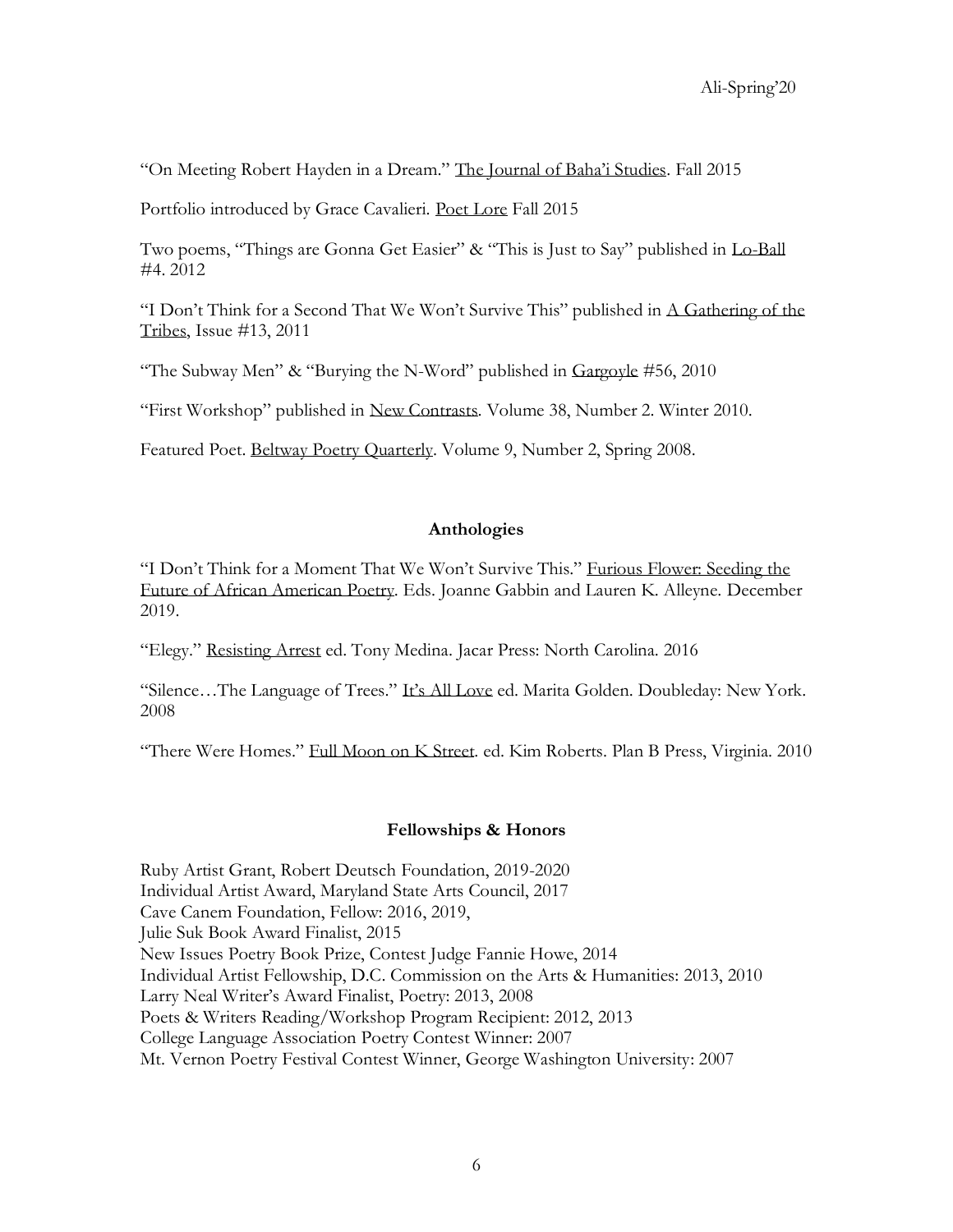## **Professional Affiliations**

Association of Writers and Writing Programs (AWP), Member: 2010-Present Poets-in-Progress, Apprenticeship with D.C. Poet Laureate Dolores Kendrick: alumnus (active 2009-13.) August Wilson Society, Founding Member: 2007-Present Zora Neale Hurston/ Richard Wright Foundation, Board Member: 2013-2016 Thread, Racial Justice and Equity Organization. Volunteer/Mentor: 2019-Present

#### **Literary Service**

Selection Committee for Poet Laureate of MD. Maryland Arts Council. September 2018 Poetry Manuscript Reviewer. Young Arts Foundation. November 2016, 2017, 2018 Literature Fellowship Panel Reviewer, DC Commission on the Arts and Humanities, August 2014 Moderator for Post-Show Talk Panel: The Baton Passes On (The Mountaintop),

Arena Stage: May 2013.

Cinepoetics: Blending Film, Photography and Poetry. Workshop Facilitator sponsored by Poets & Writers. CentroNia, Washington, D.C. October 2012

Curator, The Washington Caravan: A photography exhibition on D.C. area poets on display at American Poetry Museum. 2008

## **Selected Literary Judging**

Reviewer. Donald Hall Poetry Prize. Spring 2019

National Literary Reviewer. YoungArts Foundation. 2016-2018

DC Poetry Project: Judge & Workshop Leader. DC Public Library, Anacostia. March 2017 Diversity Monologue Contest: Judge & Coach. Dickinson College. November 2016 Annual Moving Words Poetry Contest Judge, Arlington Humanities Council: 2013, 2009

Annual Poetry Contest Judge, Virginia Poetry Society: 2008.

Hurston/Wright Legacy Award: Poetry Book Prize; Juror. 2012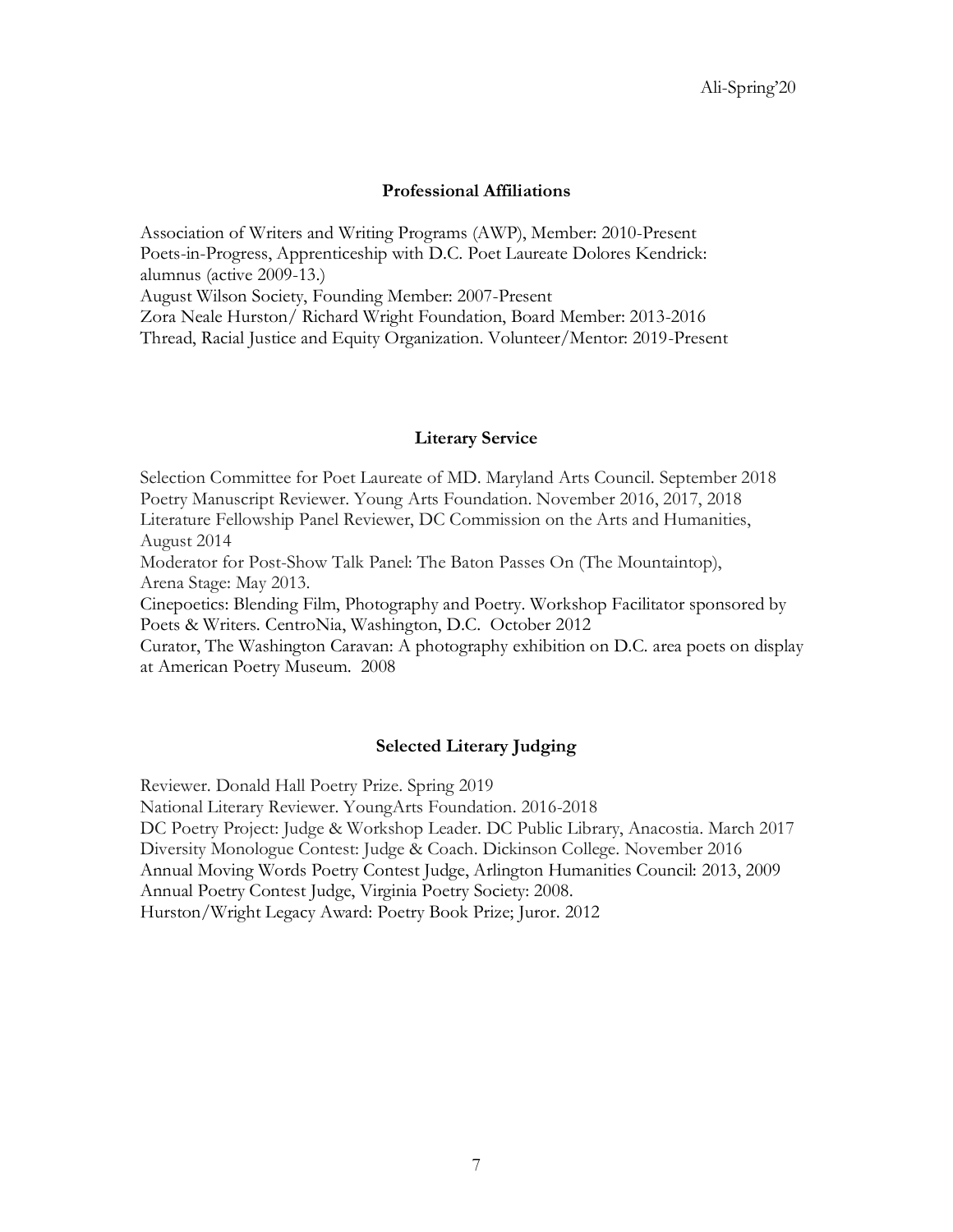#### **Festivals & Conferences**

"Writing from Your Roots": A Panel. Baltimore City Lit Festival. April 2017 "O Howard We Sing of Thee": HU Alumni Reflect on their Path to Poetry from 'The Mecca', Moderator. AWP Conference. Washington, D.C. February 2017. "Celebrating Langston: Langston Hughes and Contemporary Writers," Panelist. AWP Conference. Washington, D.C. February 2017. "Beyond the Page: Unexplored Spaces of History and Identity in August Wilson's Plays," Moderator: National Conference on the Life and Legacy of August Wilson. Howard University. Washington, D.C. October 2016. "25th Anniversary of Zora Neale Hurston/Richard Wright Foundation," Panelist. AWP Conference. Minneapolis, MN. 2015 "MFA Students Speak Up: If We're Not Happy, You're Not Happy," Panelist. AWP Conference. Chicago, IL. February 2012 "Black Men Dying: A Blue Note in the Plays of August Wilson." Tell Your Story: August Wilson Conference. University of Maryland- College Park. February 2007

#### **Selected Readings**

Cave Canem Fellow Reading, University of Pittsburg, Greensburg, PA, June 2019 University of MD-College Park. Why Poetry Matters Seminar. March 2019 Red Room Reading Series. West Village, NYC. Feb. 2, 2018. Faculty Reading. Johns Hopkins University. Washington, DC, September 2017. DC Poetry Project. DC Public Library (Anacostia). WDC, March 2017 Anthology Reading: *Resisting Arrest*. Potter's House. Washington, D.C. December 2016 Cave Canem Fellow Reading, University of Pittsburg, Greensburg, PA, June 2016 Dickinson College Visiting Writer Series, Carlise, PA. April 2016 Towson University Poetry Reading Series. Baltimore, MD. October 2015. "Everybody's Protest Music": a reading with Dr. Guy's Musicology Band. University of Pennsylvania, Philadelphia, PA. October 2015. Reading/poet Patricia Spears Jones. Berl's Poetry Shop. Brooklyn, NY. August 2015 Poetry Society of America/ Bryant Park Reading Series: July 2015 Reading/Interview: The Poet and the Poem hosted by Grace Cavaleri. Podcast at Library of Congress, July 2014.<http://www.loc.gov/poetry/media/poetpoem.html> VisArts at Rockville, Third Thursday Reading Series. Feb. 2014 Graduate Reading at Politics + Prose. American University. Washington May 2013. Poetry in the Garden: The Textile Museum of Washington, DC. September 2012. Literary Lunchtime Reading Series at University Library, American University, Washington, DC., March 2012. Nine on the Ninth Reading Series. Busboys and Poets in Washington, DC. April 2010. "It's All Love" Anthology Reading with Marita Golden at Strathmore Mansion, Bethesda, MD. October 2009. Mt. Vernon Poetry Festival, George Washington University, Washington, D.C. 2008. Nora School Reading Series at Nora School in Silver Spring, MD. October 2007.